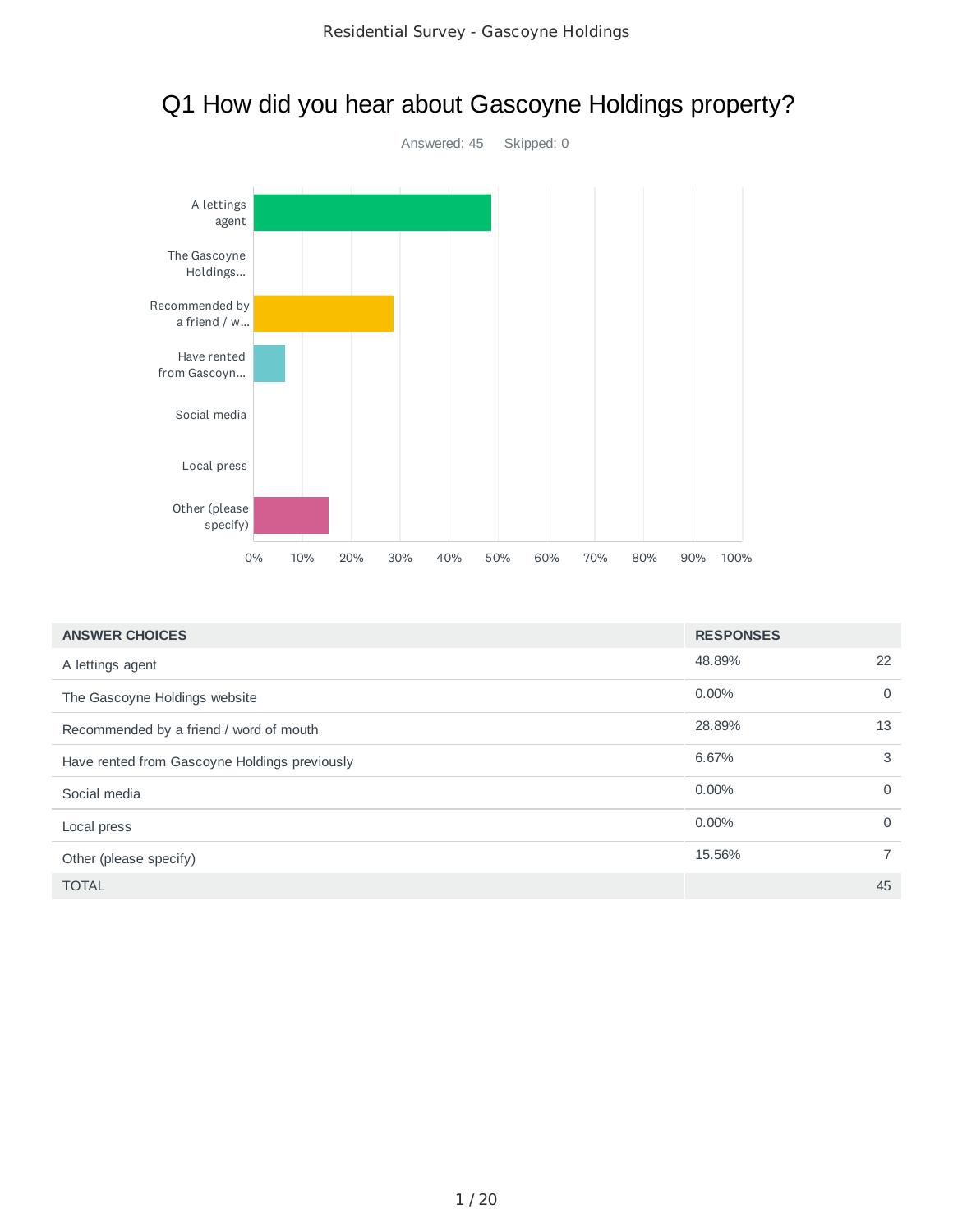# Q2 How long have you been a resident of Gascoyne Holdings for?



| <b>ANSWER CHOICES</b> | <b>RESPONSES</b> |    |
|-----------------------|------------------|----|
| $2 + years$           | 55.56%           | 25 |
| 1-2 years             | 17.78%           | 8  |
| 6-12 months           | 17.78%           | 8  |
| less than 6 months    | 8.89%            | 4  |
| <b>TOTAL</b>          |                  | 45 |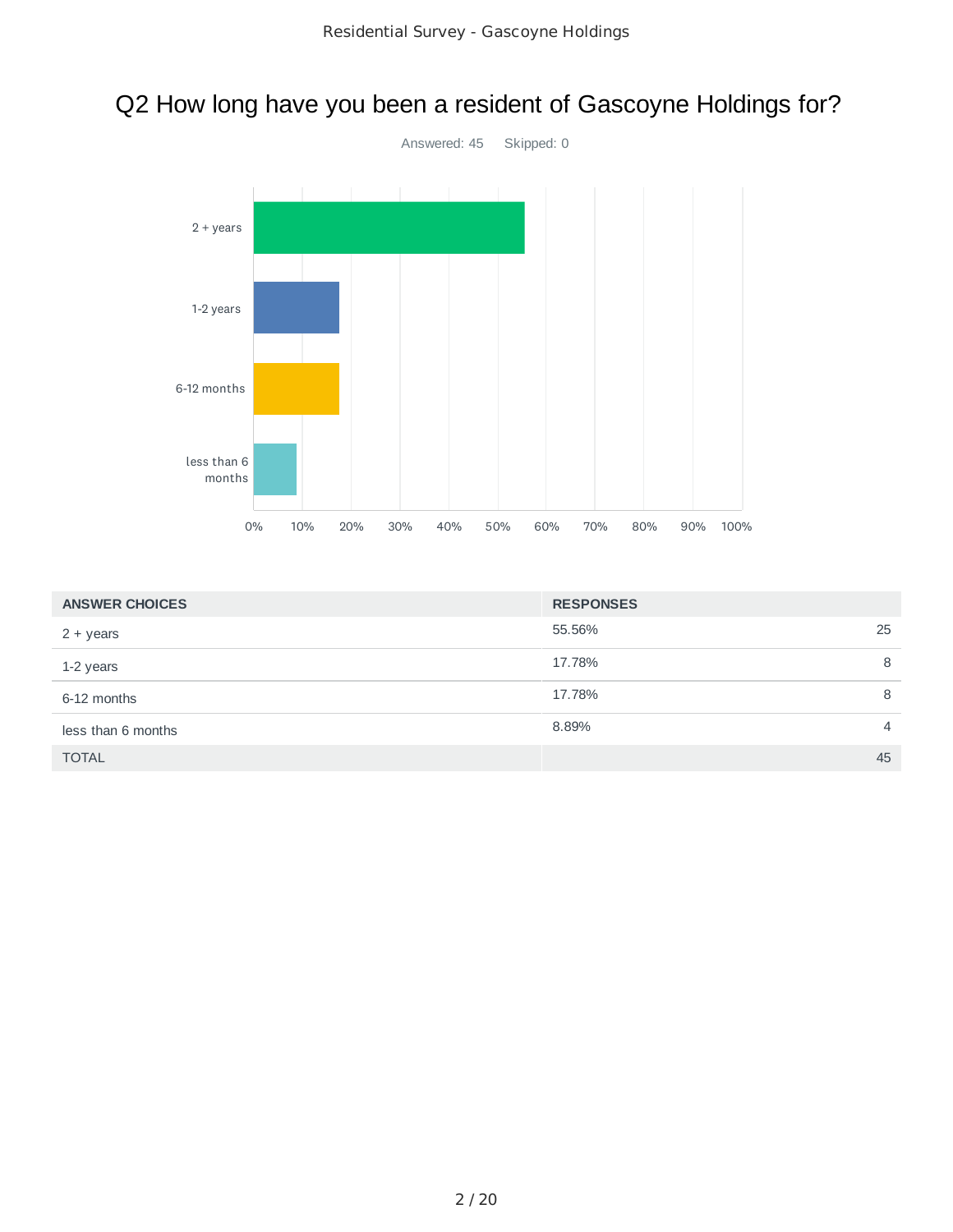### Q3 How satisfied have you been with the help and support the Gascoyne Holdings property team have offered residents during the Pandemic?



|               | <b>VERY</b><br><b>SATISFIED</b> | <b>SATISFIED</b> | <b>NEITHER</b><br><b>SATISFIED</b><br><b>NOR</b><br><b>DISSATISFIED</b> | <b>DISSATISFIED</b> | <b>VERY</b><br><b>DISSATISFIED</b> | <b>NOT</b><br><b>APPLICABLE</b> | <b>TOTAL</b> | <b>WEIGHTED</b><br><b>AVERAGE</b> |
|---------------|---------------------------------|------------------|-------------------------------------------------------------------------|---------------------|------------------------------------|---------------------------------|--------------|-----------------------------------|
| (no<br>label) | 62.22%<br>28                    | 22.22%<br>10     | 6.67%                                                                   | $2.22\%$            | $0.00\%$                           | 6.67%                           | 45           | 1.45                              |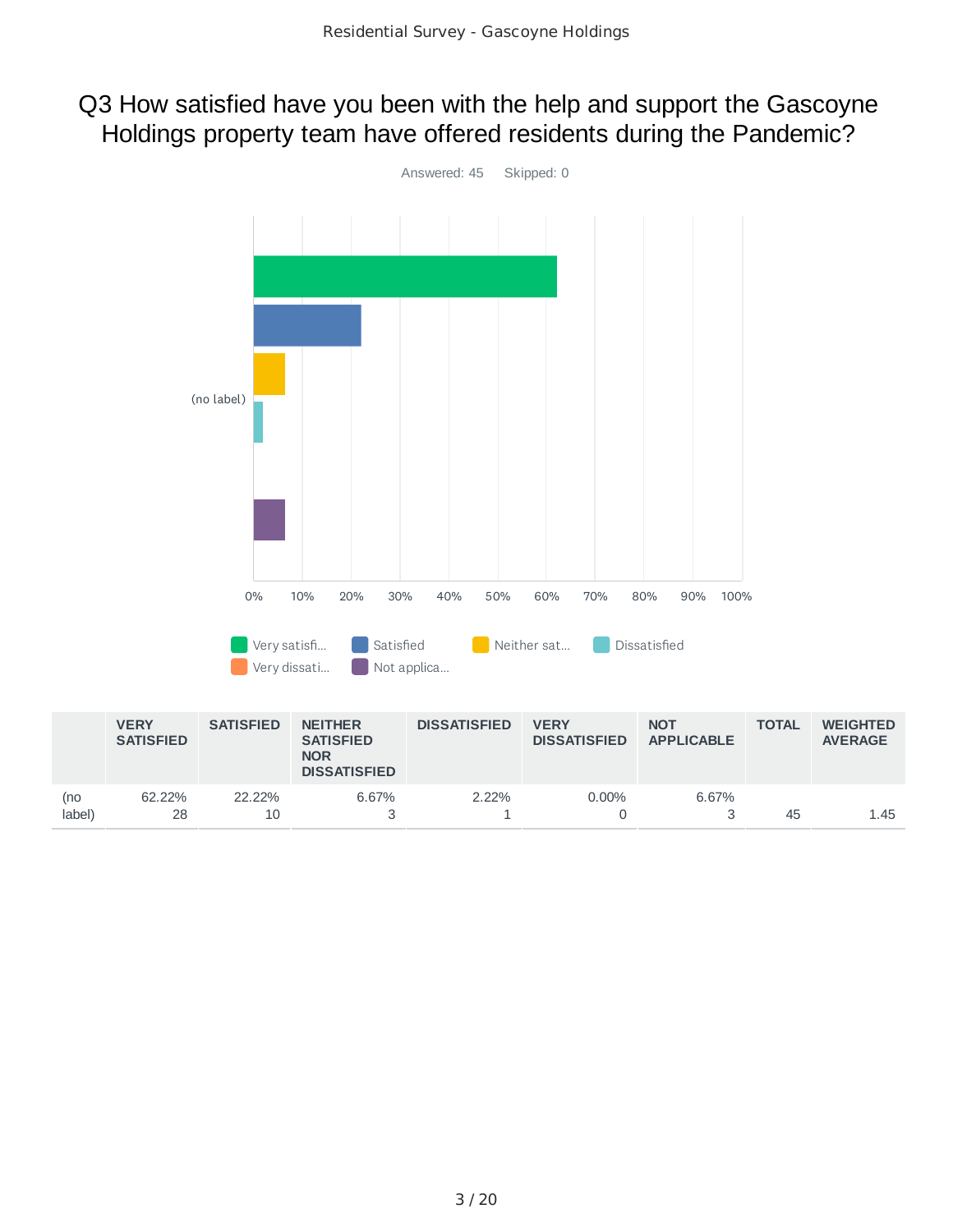

# Q4 Why did you decide to rent from Gascoyne Holdings?

| <b>ANSWER CHOICES</b>                          | <b>RESPONSES</b> |          |
|------------------------------------------------|------------------|----------|
| Competitive rent                               | 11.90%           | 5        |
| Location                                       | 69.05%           | 29       |
| Letting agent recommendation                   | 4.76%            | 2        |
| Reputation of Gascoyne Holdings                | 2.38%            | 1        |
| Quality of the property                        | 7.14%            | 3        |
| Locality of the property management office     | $0.00\%$         | 0        |
| Local facilities                               | 2.38%            | 1        |
| Free High-Speed Fibre Optic Broadband          | 2.38%            | 1        |
| Previous experience as a resident of Gascoyne  | $0.00\%$         | $\Omega$ |
| Building Security and overnight Security Guard | 0.00%            | 0        |
| <b>TOTAL</b>                                   |                  | 42       |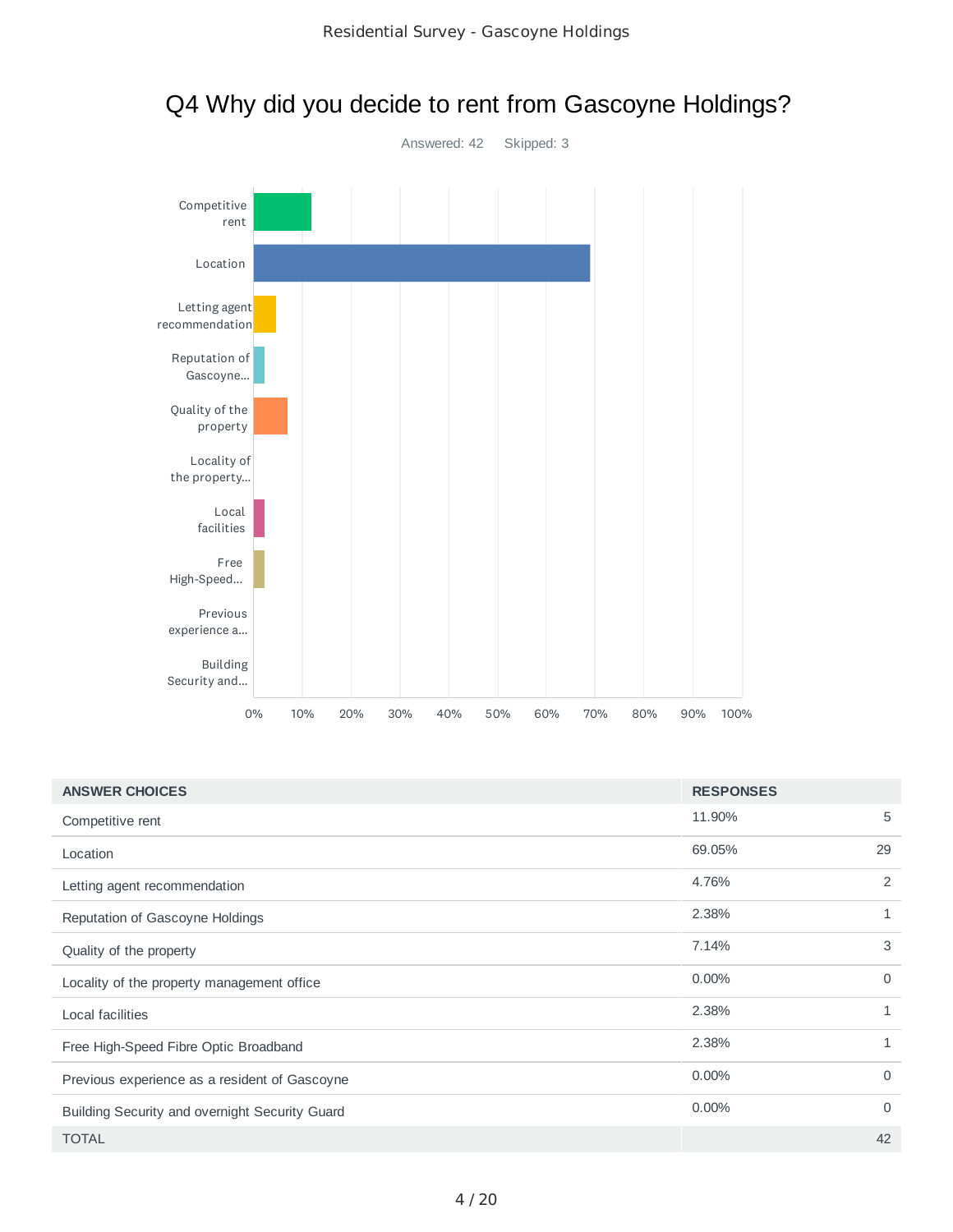### Q5 How satisfied are you with the appearance and condition of your property?



|               | <b>VERY</b><br><b>SATISFACTORY</b> | <b>SATISFACTORY</b> | <b>UNSATISFACTORY</b> | <b>VERY</b><br><b>UNSATISFACTORY</b> | <b>NEITHER</b><br><b>SATISFIED</b><br><b>NOR</b><br><b>DISSATISFIED</b> | <b>TOTAL</b> | <b>WEIGHTED</b><br><b>AVERAGE</b> |
|---------------|------------------------------------|---------------------|-----------------------|--------------------------------------|-------------------------------------------------------------------------|--------------|-----------------------------------|
| (no<br>label) | 42.22%<br>19                       | 42.22%<br>19        | 6.67%                 | $2.22\%$                             | 6.67%                                                                   | 45           | 1.67                              |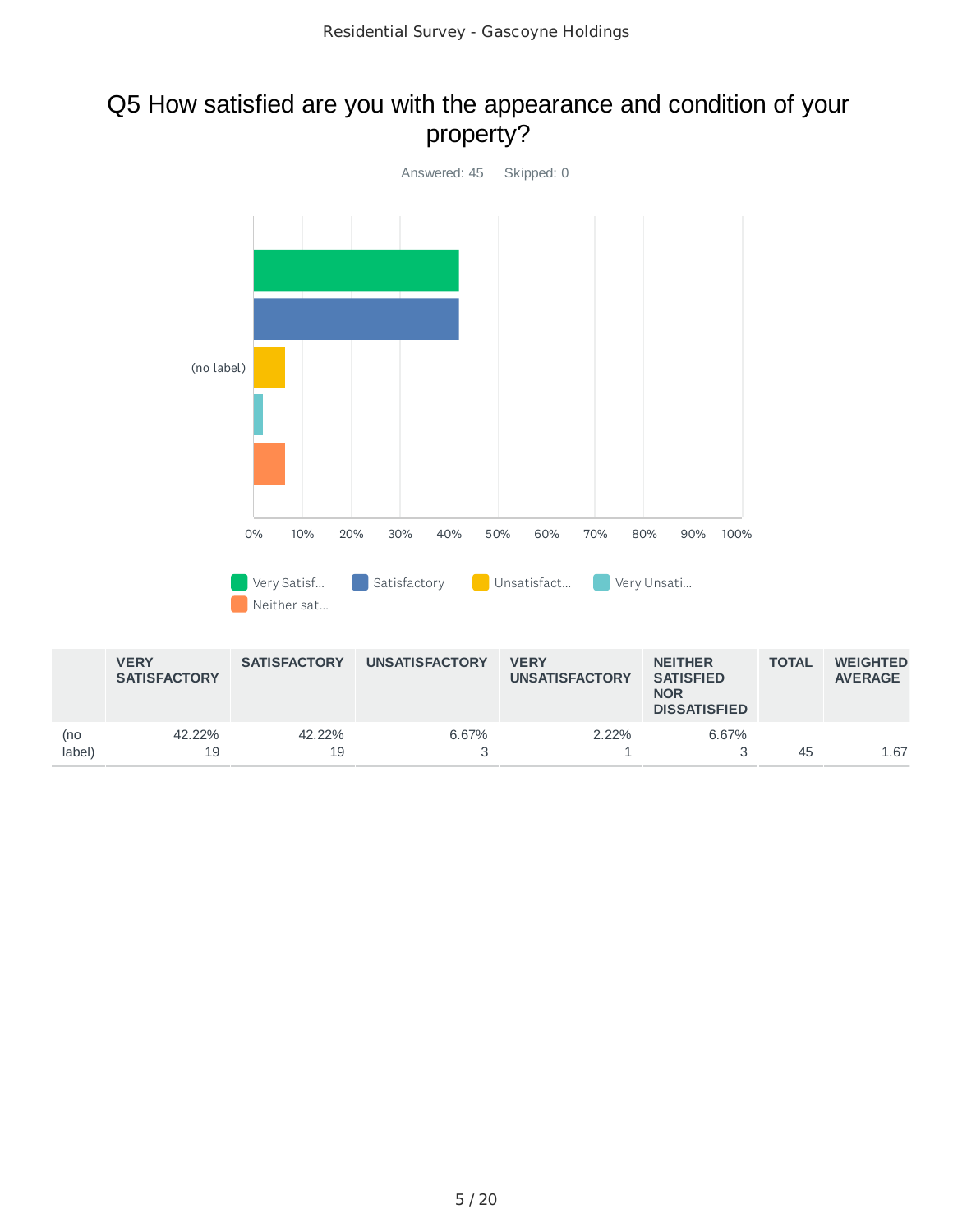# Q6 How would you rate the upkeep and maintenance of the communal areas of the building you live in?



|            | <b>VERY GOOD</b> | <b>GOOD</b>  | <b>AVERAGE</b> | <b>POOR</b> | <b>VERY POOR</b> | <b>TOTAL</b> | <b>WEIGHTED AVERAGE</b> |
|------------|------------------|--------------|----------------|-------------|------------------|--------------|-------------------------|
| (no label) | 48.89%           | 40.00%<br>18 | 11.11%         | $0.00\%$    | $0.00\%$         | 45           | 1.62                    |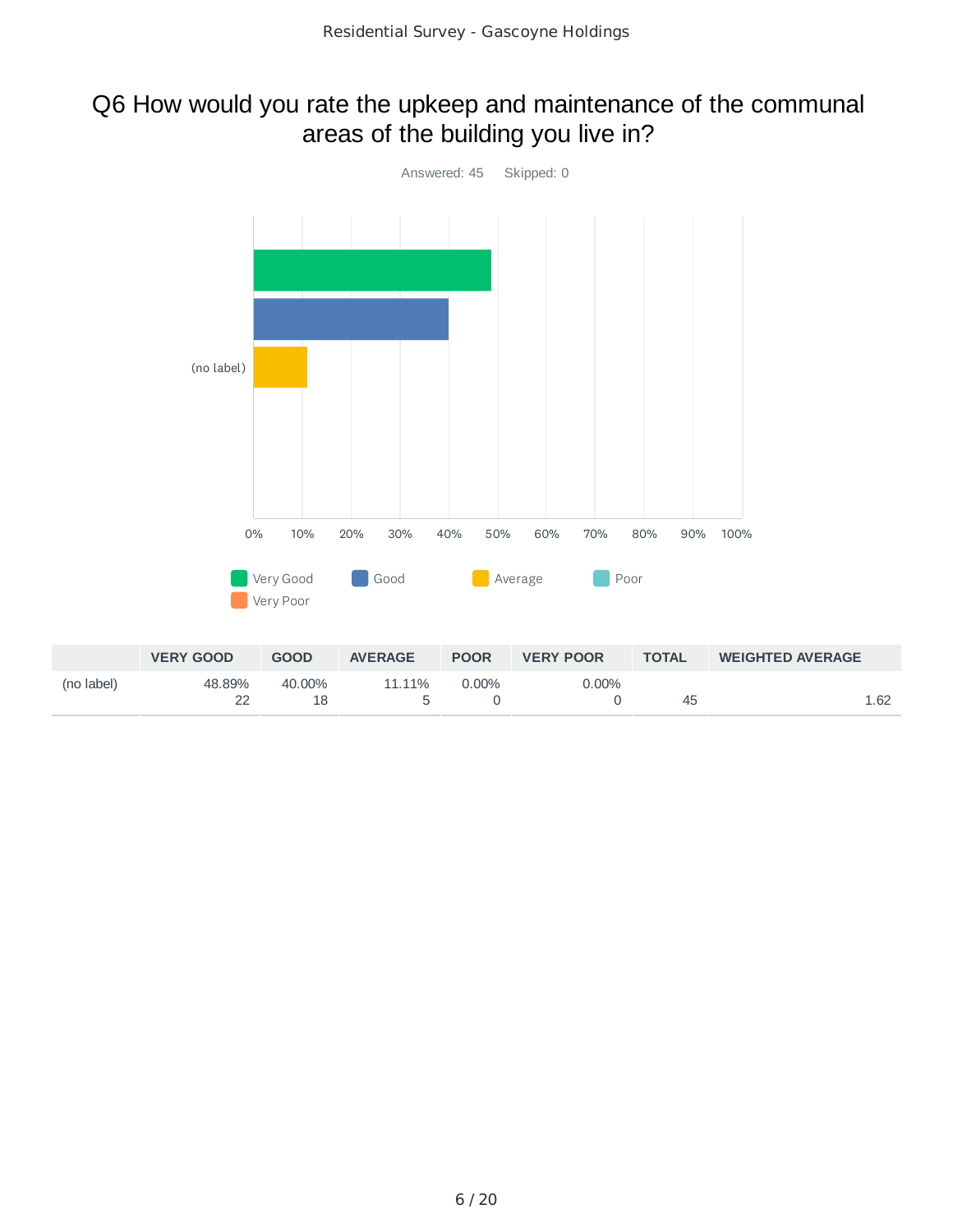# Q7 When contacting the Gascoyne Holdings Property Management Office how satisfied have you been with the response?

Answered: 45 Skipped: 0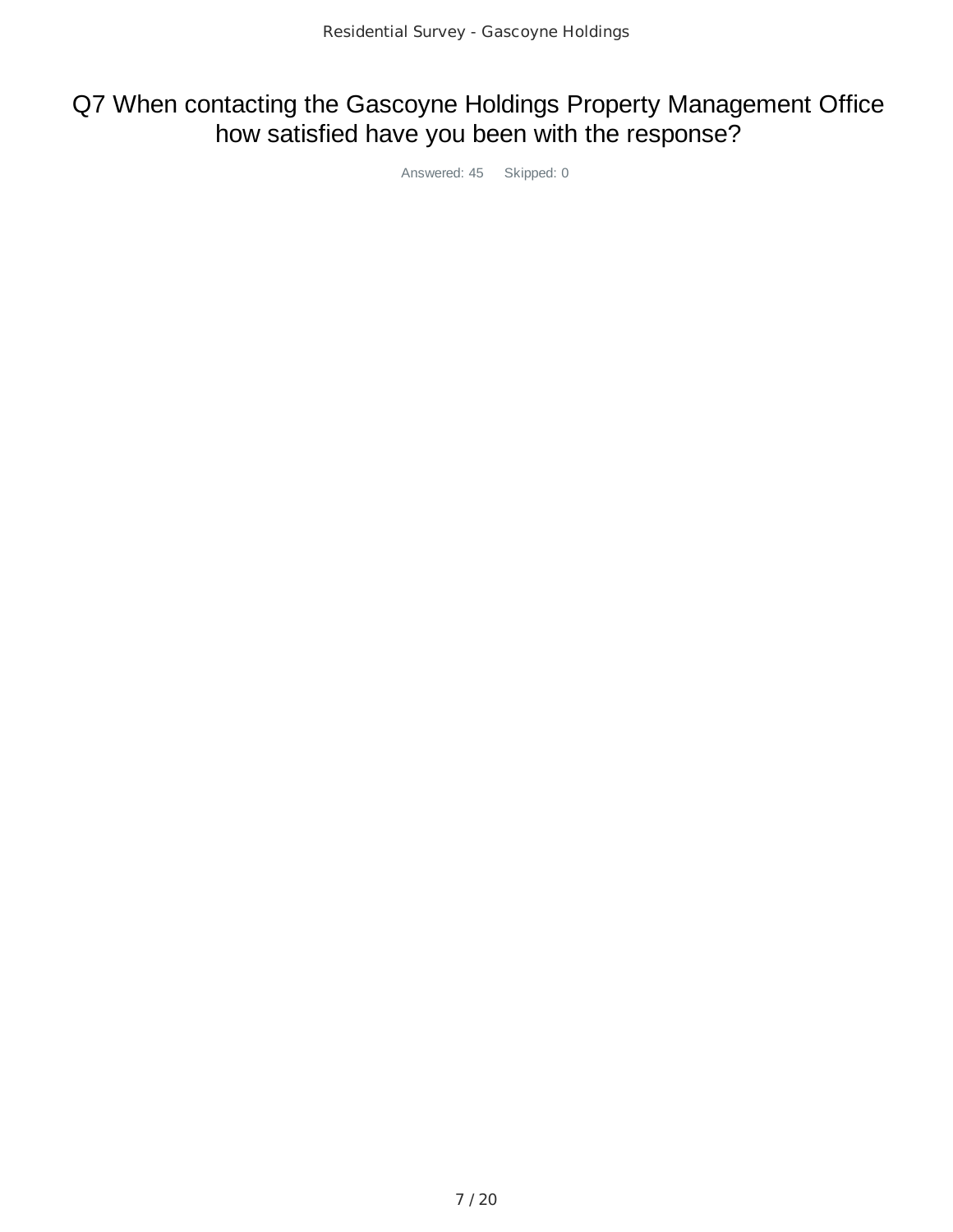Residential Survey - Gascoyne Holdings

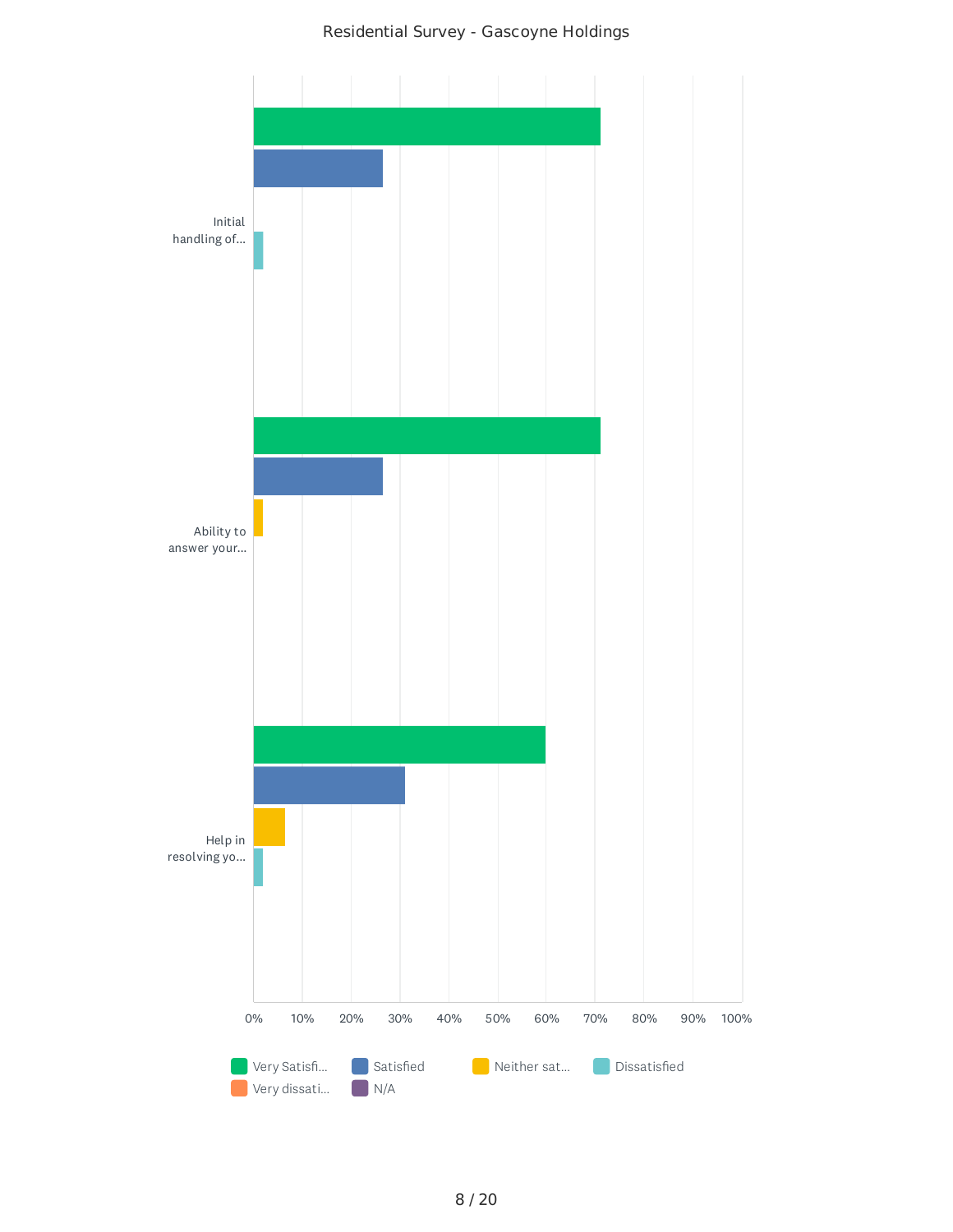#### Residential Survey - Gascoyne Holdings

|                                           | <b>VERY</b><br><b>SATISFIED</b> | <b>SATISFIED</b> | <b>NEITHER</b><br><b>SATISFIED</b><br><b>NOR</b><br><b>DISSATISFIED</b> | <b>DISSATISFIED</b> | <b>VERY</b><br><b>DISSATISFIED</b> | N/A           | <b>TOTAL</b> | <b>WEIGHTED</b><br><b>AVERAGE</b> |
|-------------------------------------------|---------------------------------|------------------|-------------------------------------------------------------------------|---------------------|------------------------------------|---------------|--------------|-----------------------------------|
| Initial<br>handling of<br>your<br>enquiry | 71.11%<br>32                    | 26.67%<br>12     | $0.00\%$<br>$\overline{0}$                                              | 2.22%<br>┻          | $0.00\%$<br>0                      | $0.00\%$<br>0 | 45           | 1.33                              |
| Ability to<br>answer<br>your<br>questions | 71.11%<br>32                    | 26.67%<br>12     | 2.22%<br>1                                                              | $0.00\%$<br>0       | $0.00\%$<br>0                      | $0.00\%$<br>0 | 45           | 1.31                              |
| Help in<br>resolving<br>your<br>problem   | 60.00%<br>27                    | 31.11%<br>14     | 6.67%<br>3                                                              | 2.22%<br>Ŧ          | $0.00\%$<br>0                      | $0.00\%$<br>0 | 45           | 1.51                              |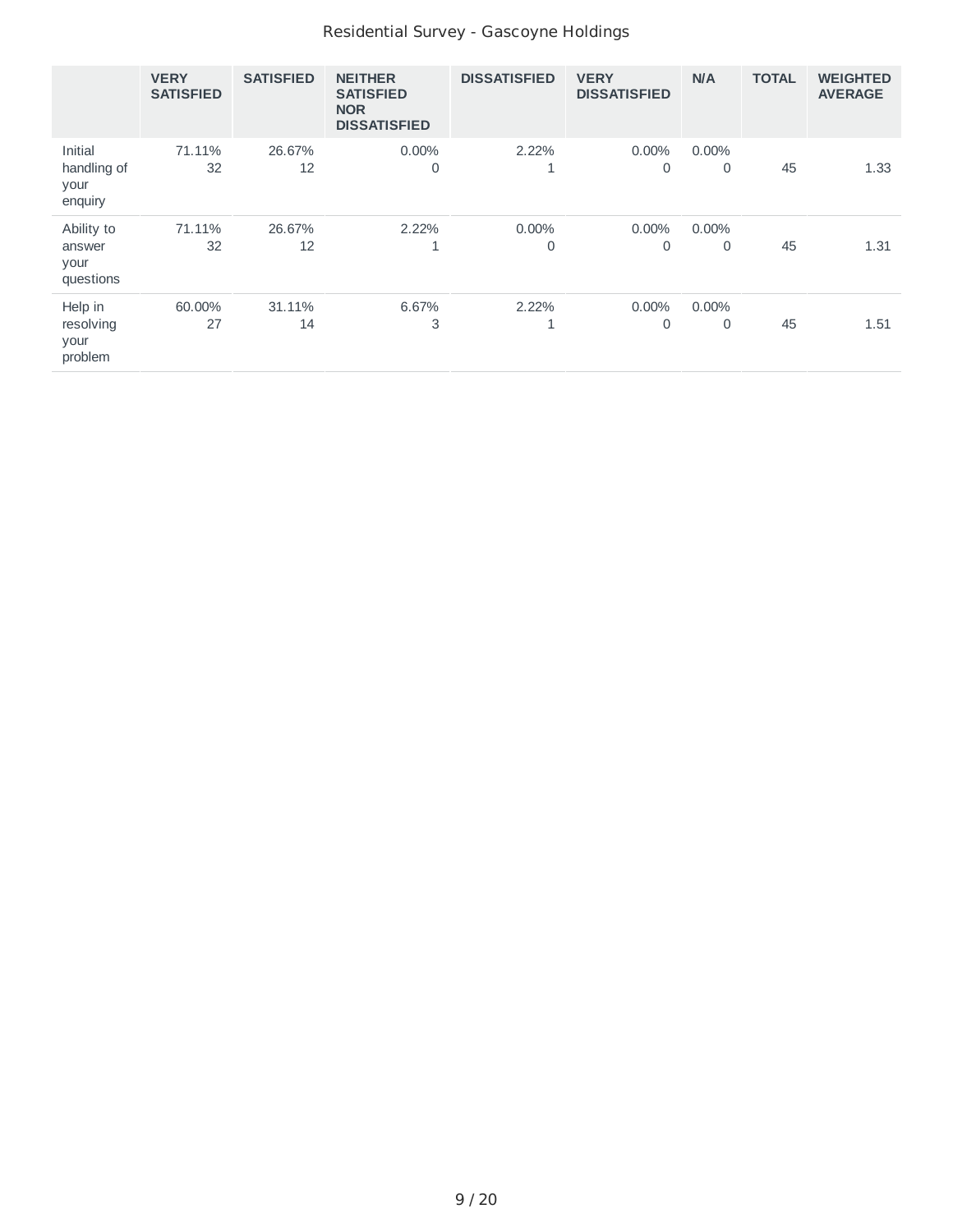## Q8 Gascoyne Holdings have installed free high-speed fibre-optic broadband in all their flats. Have you signed up for this?



| <b>ANSWER CHOICES</b>         | <b>RESPONSES</b> |    |
|-------------------------------|------------------|----|
| Yes                           | 84.44%           | 38 |
| <b>No</b>                     | 8.89%            | 4  |
| I was unaware of this service | 6.67%            | 3  |
| <b>TOTAL</b>                  |                  | 45 |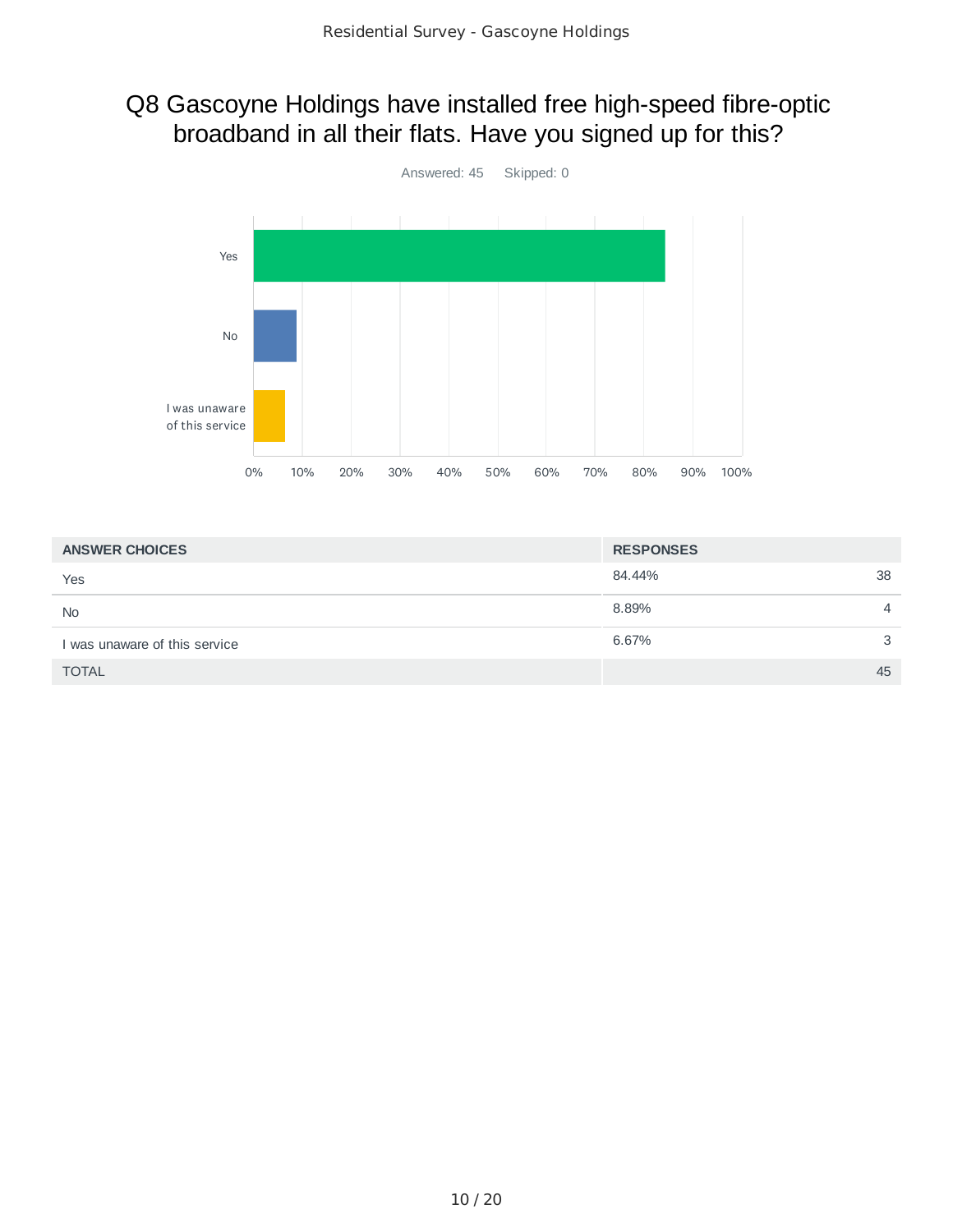## Q9 If you are using the free 'Hyperoptic' high-speed broadband service, how satisfied or dissatisfied are you with the service?



| <b>ANSWER CHOICES</b>              | <b>RESPONSES</b> |
|------------------------------------|------------------|
| Very satisfied                     | 39.53%<br>17     |
| Satisfied                          | 34.88%<br>15     |
| Neither satisfied nor dissatisfied | 13.95%<br>6      |
| <b>Dissatisfied</b>                | 9.30%<br>4       |
| Very dissatisfied                  | 2.33%            |
| <b>TOTAL</b>                       | 43               |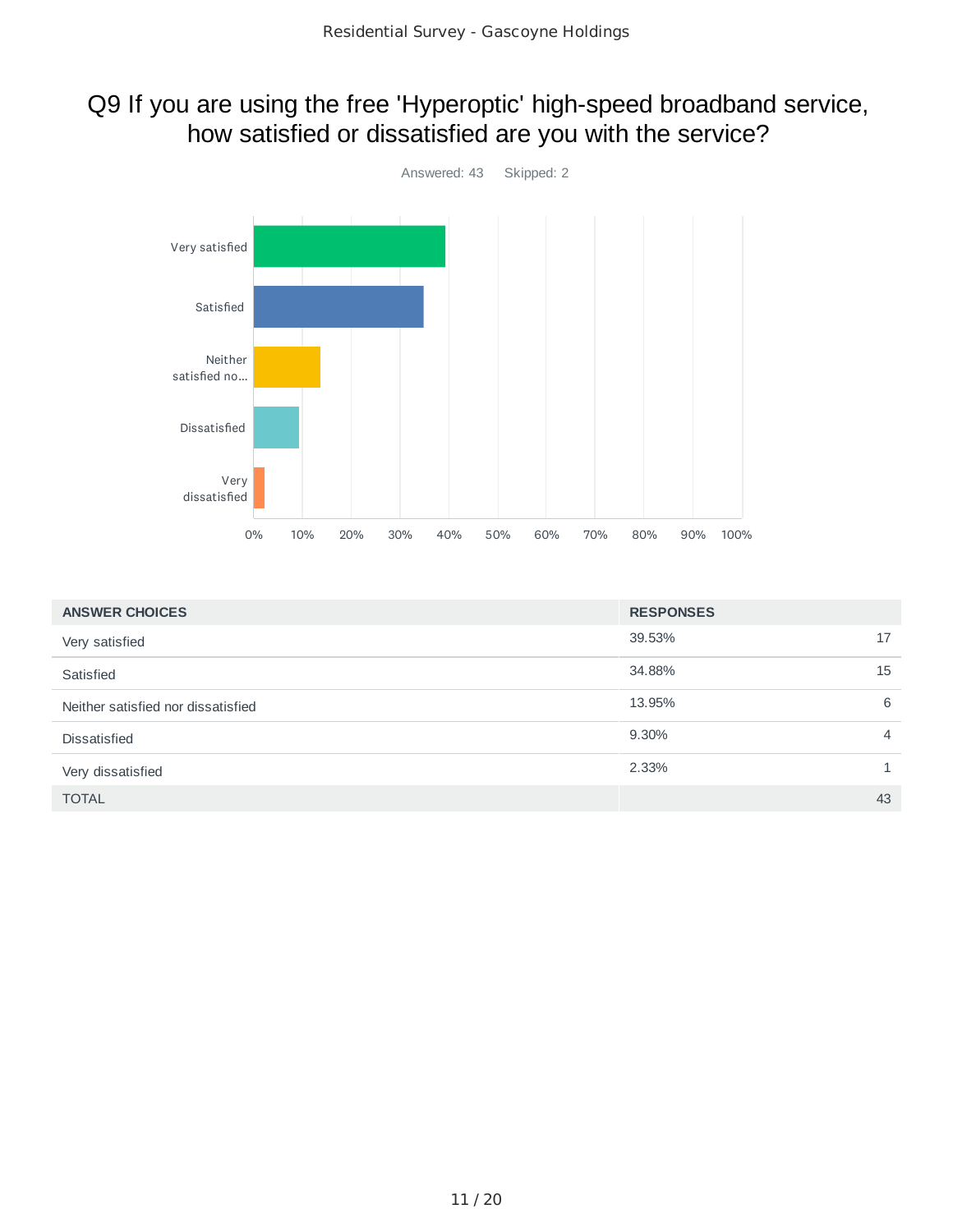### Q10 If you have ever contacted Gascoyne Holdings 'Out of Hours' security guard please rate how helpful this service was.



|        | <b>EXTREMELY</b><br><b>HELPFUL</b> | <b>VERY</b><br><b>HELPFUL</b> | <b>SOMEWHAT</b><br><b>HELPFUL</b> | NOT SO<br><b>HELPFUL</b> | <b>NOT AT ALL</b><br><b>HELPFUL</b> | <b>NOT</b><br><b>APPLICABLE</b> | <b>TOTAL</b> | <b>WEIGHTED</b><br><b>AVERAGE</b> |
|--------|------------------------------------|-------------------------------|-----------------------------------|--------------------------|-------------------------------------|---------------------------------|--------------|-----------------------------------|
| (no    | 20,00%                             | 15.56%                        | 17.78%                            | $4.44\%$                 | $0.00\%$                            | 42.22%                          |              |                                   |
| label) |                                    |                               |                                   |                          |                                     | 19                              | 45           | 3.76                              |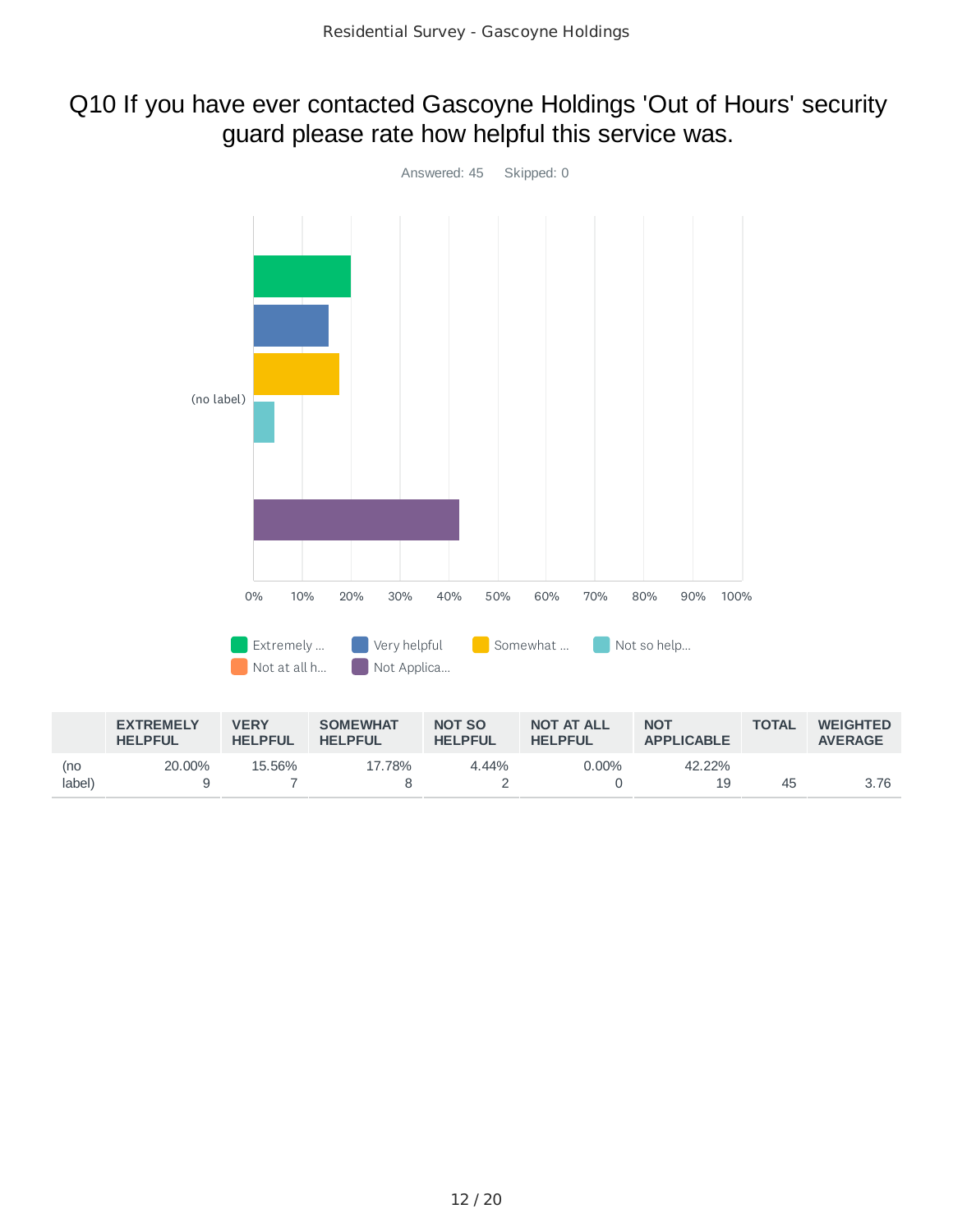### Q11 How well do you think Gascoyne Holdings keeps you informed of maintenance issues?



| <b>ANSWER CHOICES</b> | <b>RESPONSES</b> |
|-----------------------|------------------|
| Well informed         | 80.00%<br>36     |
| Reasonably informed   | 17.78%<br>8      |
| Occasionally informed | 2.22%            |
| Not informed          | $0.00\%$<br>0    |
| <b>TOTAL</b>          | 45               |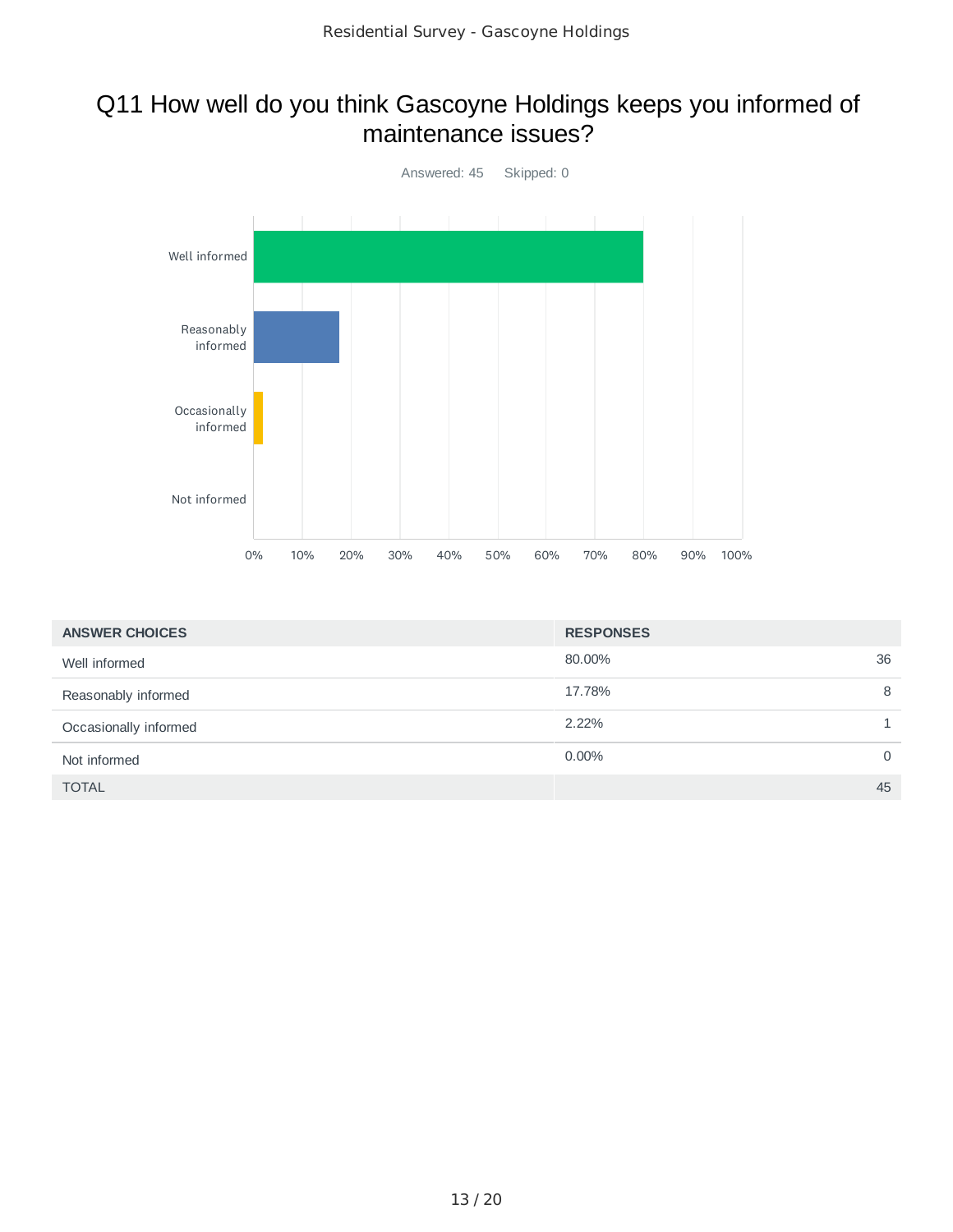### Q12 How would you rate the overall performance of the Gascoyne Estates property management service?



|            | <b>VERY GOOD</b> | <b>GOOD</b> | <b>AVERAGE</b> | <b>POOR</b> | <b>VERY POOR</b> | <b>TOTAL</b> | <b>WEIGHTED AVERAGE</b> |
|------------|------------------|-------------|----------------|-------------|------------------|--------------|-------------------------|
| (no label) | 68.89%           | 26.67%      | 4.44%          | $0.00\%$    | $0.00\%$         | 45           | 1.36                    |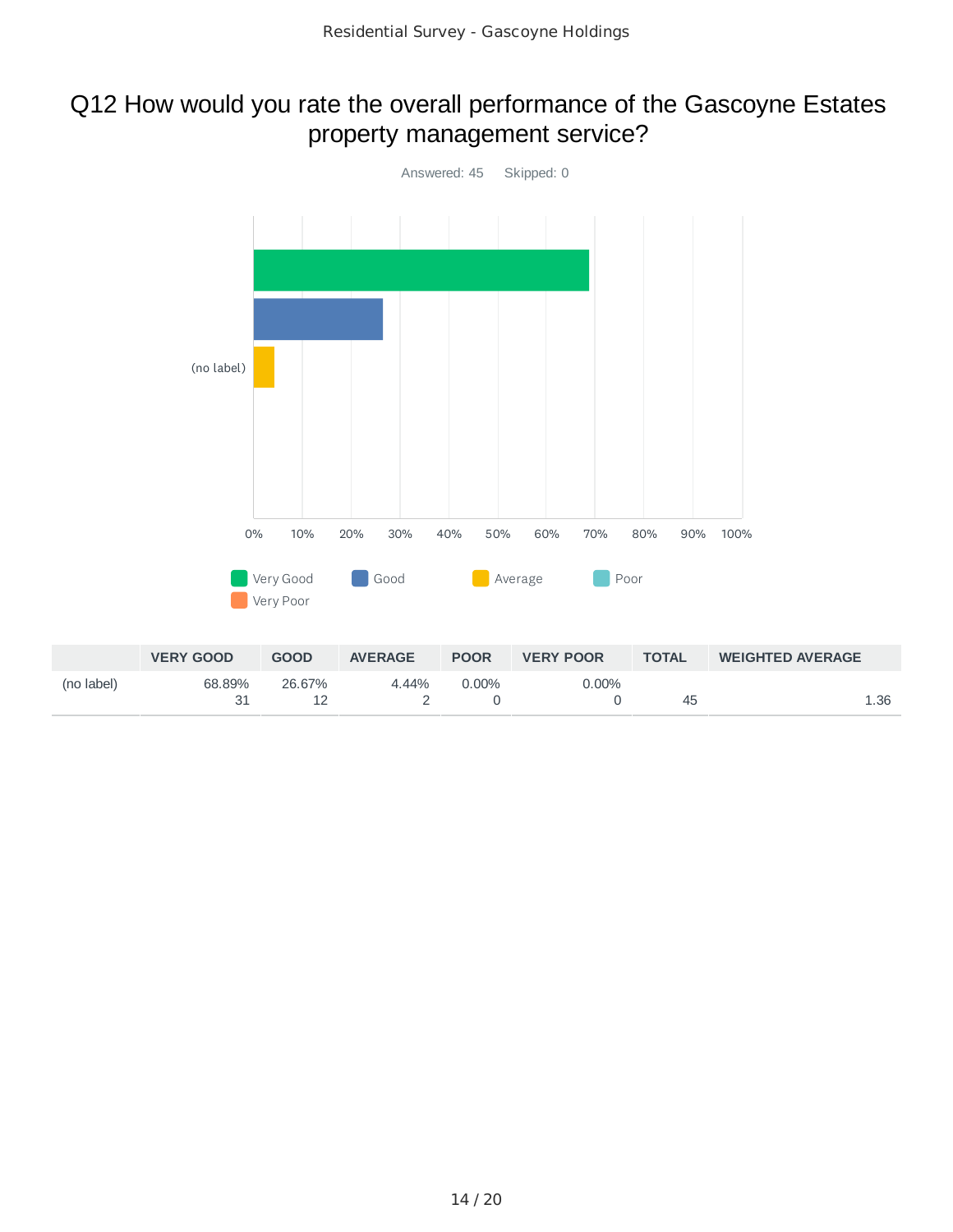#### Q13 How likely are you to recommend Gascoyne Estates property to others?



|               | <b>EXTREMELY</b><br>LIKELY | <b>VERY</b><br><b>IKELY</b> | <b>SOMEWHAT</b><br><b>LIKELY</b> | <b>NOT SO</b><br>LIKELY | <b>NOT AT ALL</b><br><b>LIKELY</b> | <b>TOTAL</b> | <b>WEIGHTED</b><br><b>AVERAGE</b> |
|---------------|----------------------------|-----------------------------|----------------------------------|-------------------------|------------------------------------|--------------|-----------------------------------|
| (no<br>label) | 60.00%                     | 24.44%                      | 13.33%                           | $2.22\%$                | $0.00\%$                           | 45           | 1.58                              |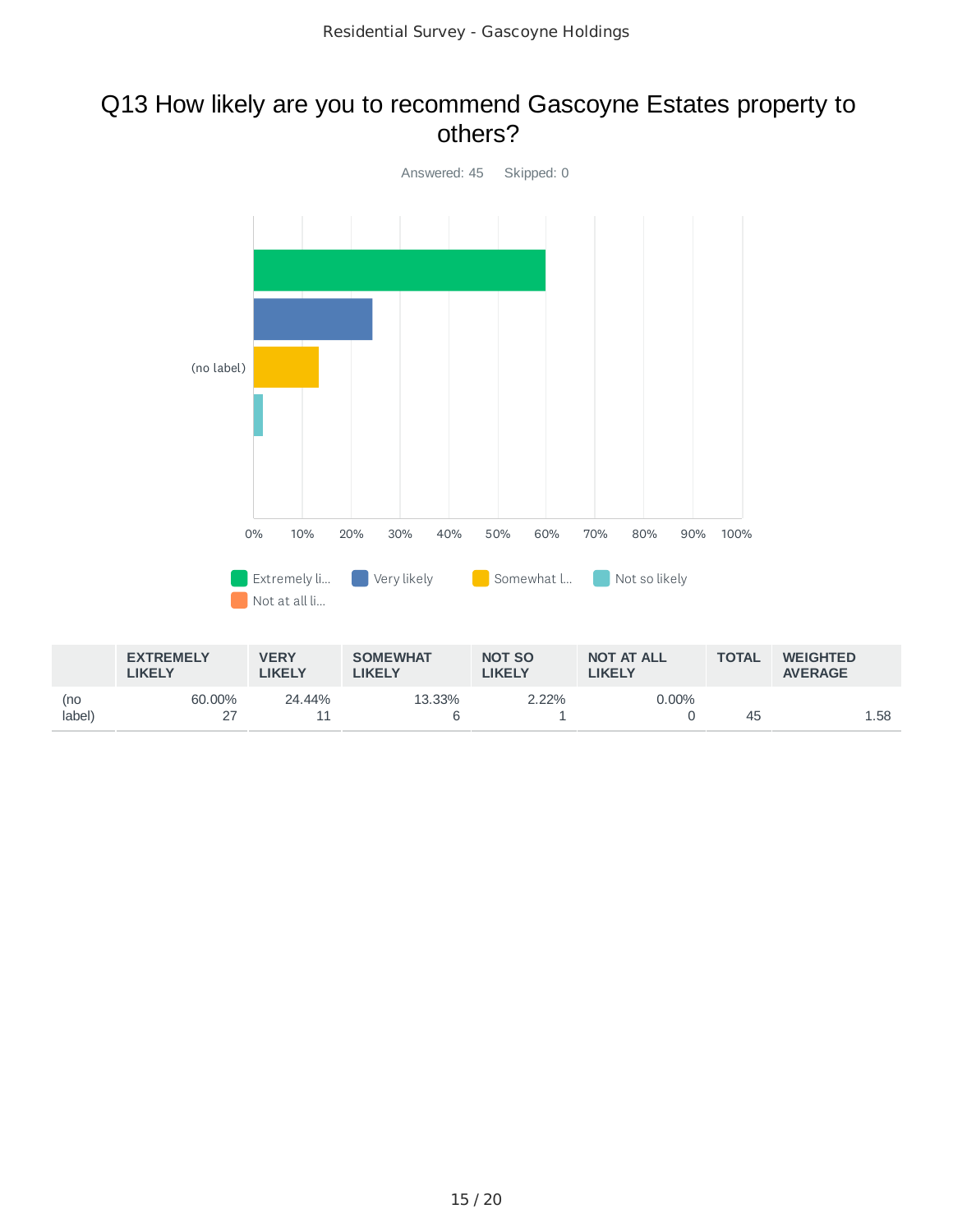# Q14 How could we improve our service?

Answered: 19 Skipped: 26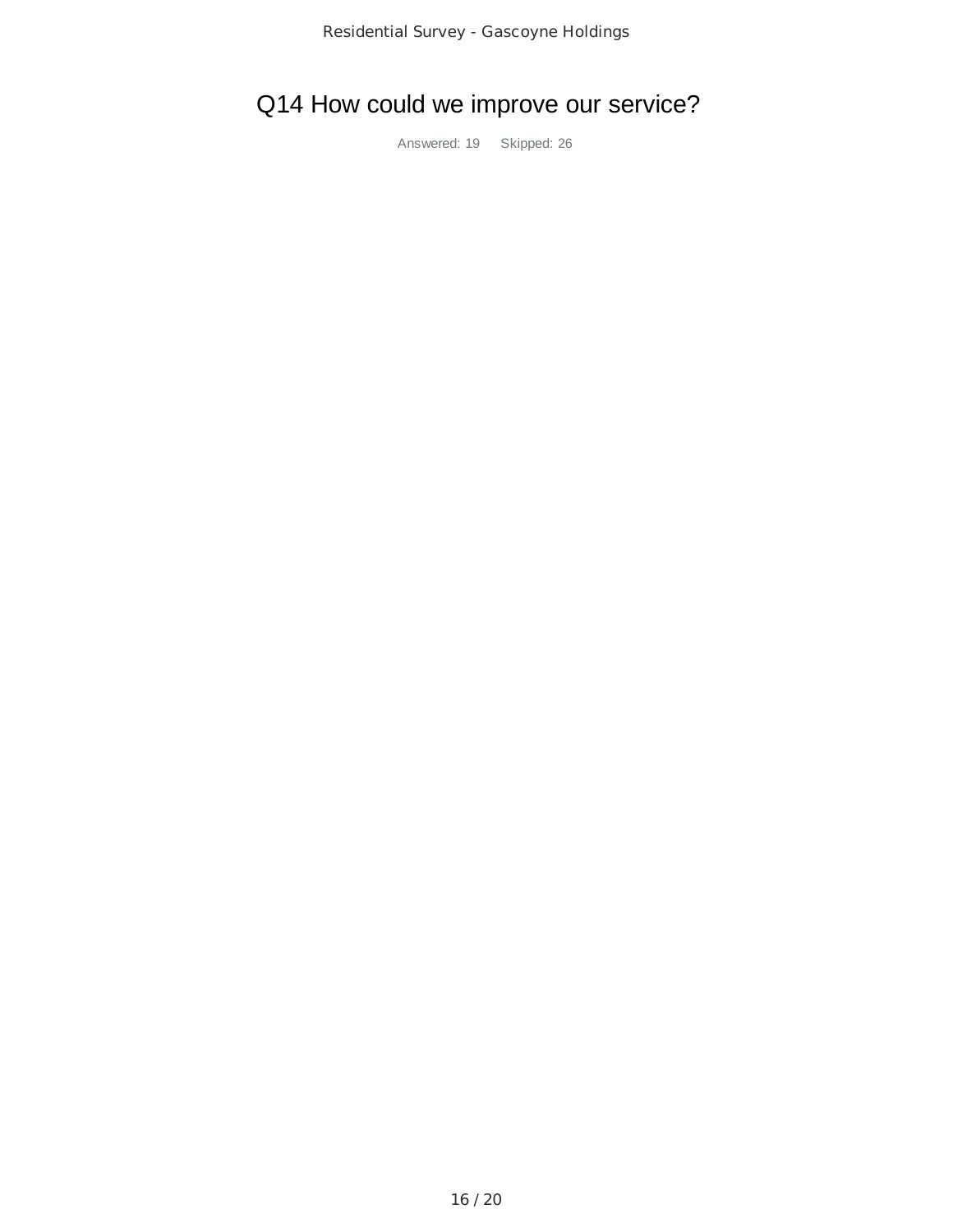## Q15 We are continually looking for ways in which Gascoyne Holdings can become more sustainable, what could we do as property managers to help you live more sustainably?

Answered: 19 Skipped: 26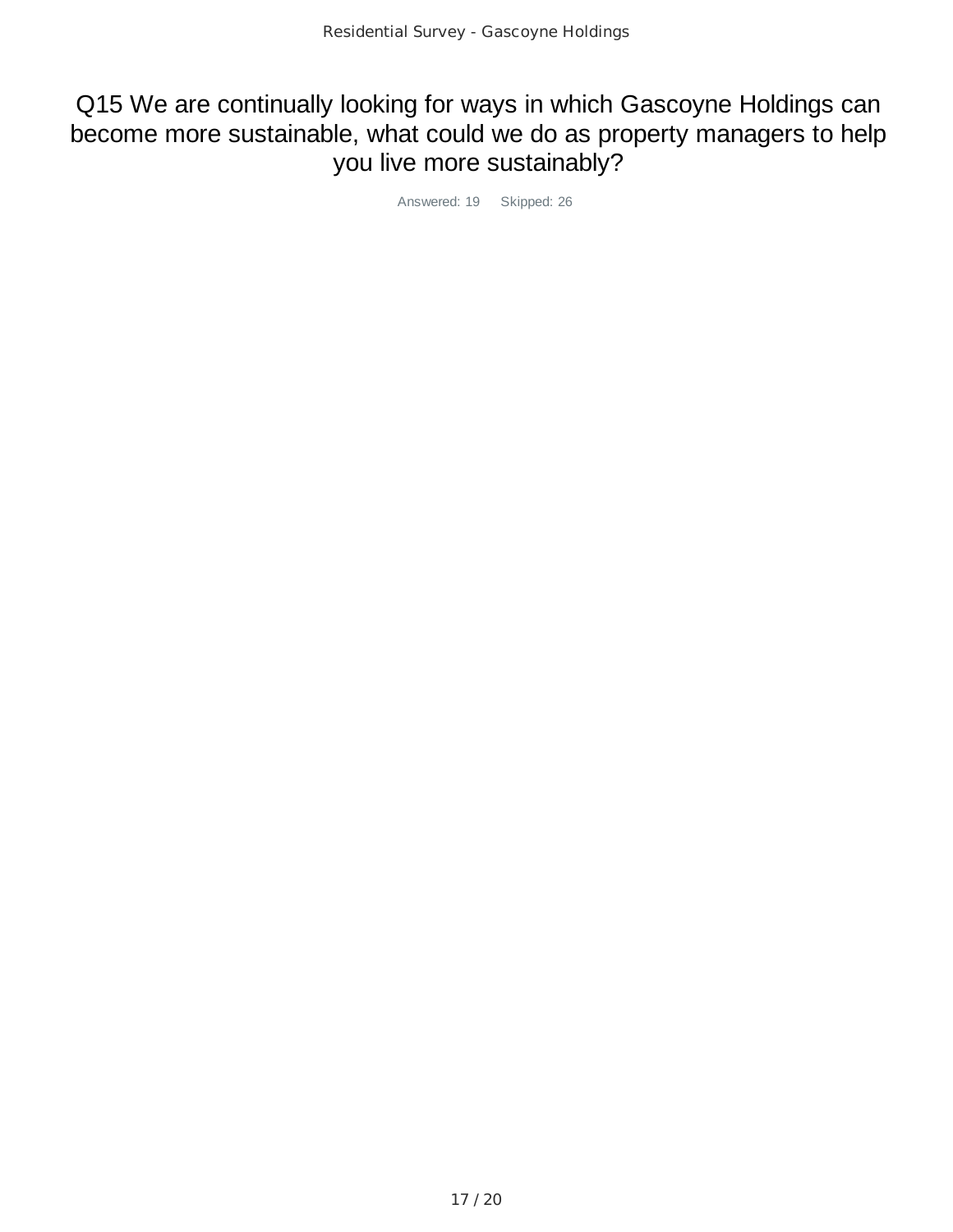## Q16 Have you heard about the new FixFlo system that will enable you to report property faults?



| <b>ANSWER CHOICES</b> | <b>RESPONSES</b> |  |  |
|-----------------------|------------------|--|--|
| Yes                   | 4.44%<br>っ       |  |  |
| <b>No</b>             | 84.44%<br>38     |  |  |
| Not sure              | 11.11%<br>5      |  |  |
| <b>TOTAL</b>          | 45               |  |  |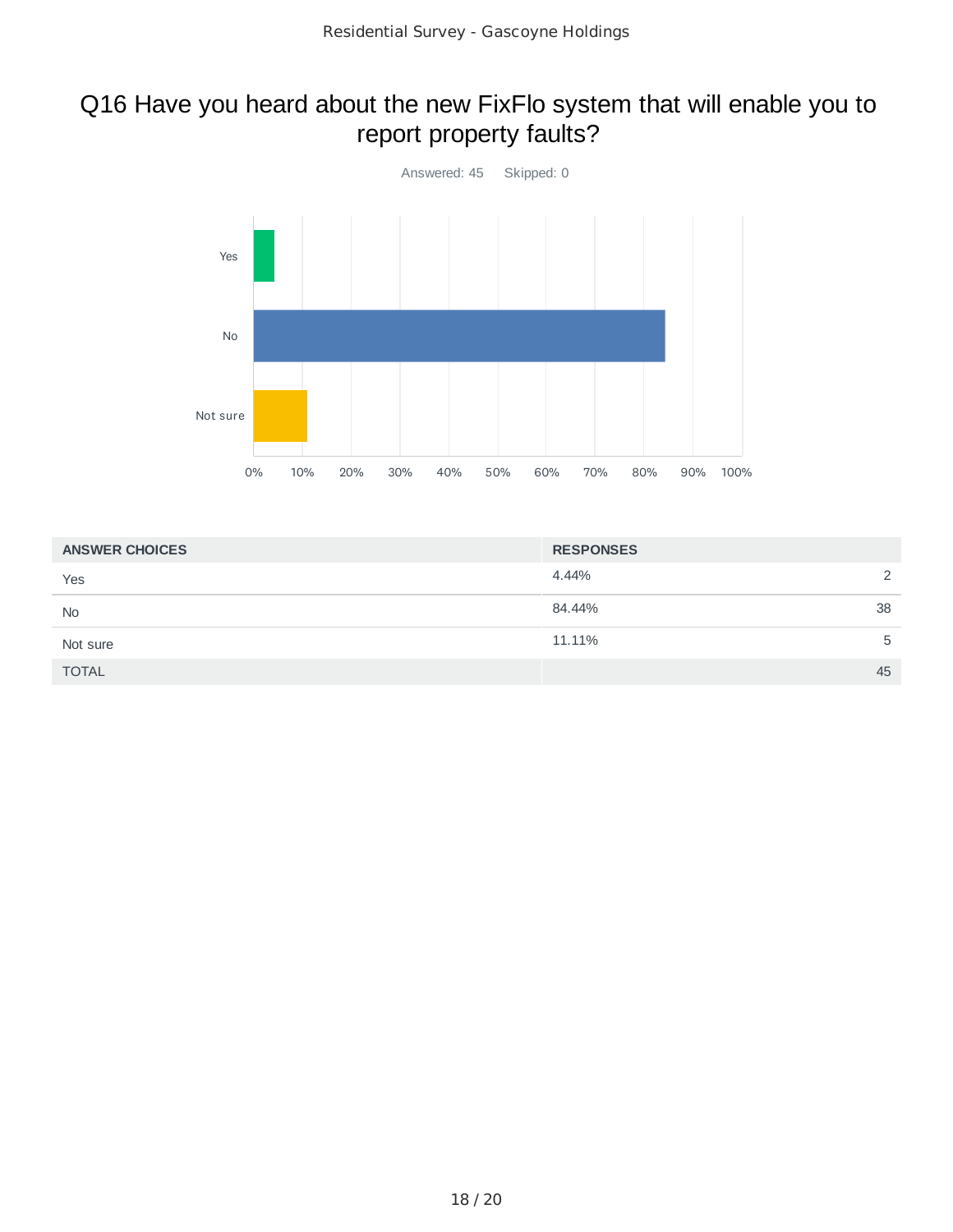# Q17 If you have used FixFlo how satisfied were you with it?



|               |            |       | <b>NOR</b><br><b>DISSATISFIED</b> |          |          |                     |    |      |
|---------------|------------|-------|-----------------------------------|----------|----------|---------------------|----|------|
| (no<br>label) | 2.50%<br>- | 0.00% | 5.00%                             | $0.00\%$ | $0.00\%$ | 92.50%<br>~-<br>. ب | 40 | 2.33 |